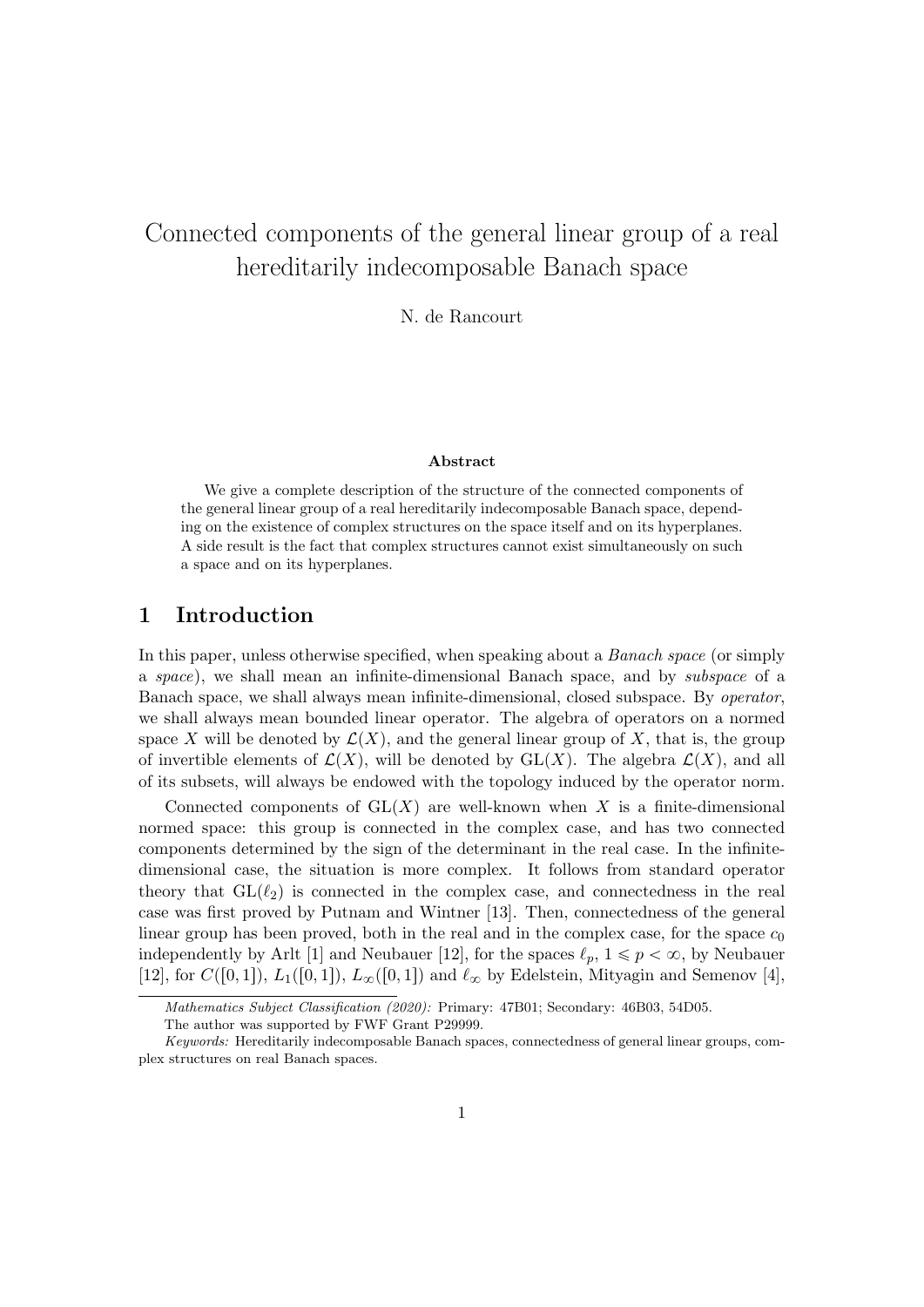and for the spaces  $L_p([0, 1])$ ,  $1 < p < \infty$ , by McCarthy and Mityagin (the proof first appeared in the survey [11] by Mityagin). On the other hand, it was proved by Douady [3], that  $GL(X \times Y)$ , for X and Y being two distinct spaces among the  $\ell_p$ 's,  $1 \leq p < \infty$ , and  $c_0$ , is not connected, both in the real and in the complex case. For more details and results on this topic, and more generally on the homotopy structure of general linear groups of infinite-dimensional Banach spaces, we refer to Mityagin's survey [11].

A common point between all of the latter examples is that their spaces of operators are very rich. In this paper, we study the case of some spaces where on the contrary, the space of operators is very poor: hereditarily indecomposable Banach spaces.

**Definition 1.1.** A Banach space is said to be *hereditarily indecomposable (HI)* if it contains no topological direct sum of two subspaces.

HI spaces were introduced by Gowers and Maurey in [8], where they built the first example of such a space (this space, existing in a real and in a complex version, will be called *Gowers–Maurey's space* in this paper). It turns out that these spaces are very rigid. For example, in the complex case, the following result was proved by Gowers and Maurey in [8].

**Theorem 1.2** (Gowers–Maurey). Every operator on a complex HI space X has the form  $\lambda \mathrm{Id}_X + S$ , where  $\lambda \in \mathbb{C}$  and S is a strictly singular operator.

Recall that an operator on  $X$  is said to be *strictly singular* if it induces no isomorphism between two subspaces of  $X$ . The set of strictly singular operators on  $X$ , that we will denote by  $\mathcal{S}(X)$  in this paper, is a two-sided, closed ideal of  $\mathcal{L}(X)$ . An analogue of Theorem 1.2 for real HI spaces, due to Ferenczi [5], will be presented in Section 2 (Theorem 2.1).

A consequence of the smallness of the space of operators on an HI space is that similar methods as those used in the finite-dimensional case apply quite well to the study of connected components of  $GL(X)$ . This study was started by the author in [2], were the complex case was settled.

#### **Theorem 1.3** (de Rancourt). If X is a complex HI space, then  $GL(X)$  is connected.

In the same paper, the author proved a partial result in the case of real HI spaces, that we present below. This result is stated in terms of *homotopy* between operators. If  $A \subseteq \mathcal{L}(X)$  and  $S, T \in \mathcal{A}$ , we say that S and T are *homotopic* in A whenever there exists a continuous mapping  $[0, 1] \rightarrow \mathcal{A}, t \mapsto T_t$ , with  $T_0 = S$  and  $T_1 = T$ . Since  $GL(X)$  is open in  $\mathcal{L}(X)$ , it follows that two operators in  $GL(X)$  are homotopic in  $GL(X)$  if and only if they are in the same connected component of  $GL(X)$ .

Also recall that an operator  $R \in \mathcal{L}(X)$  is a reflection of X if there exists  $H \subseteq X$  a hyperplane and  $x_0 \in X \setminus \{0\}$  such that  $\forall x \in H$   $R(x) = x$  and  $R(x_0) = -x_0$ . All reflections of X are elements of GL $(X)$ . Call an *antireflection* of X an operator of the form  $-R$ , where  $R$  is a reflection of  $X$ . It is easy to see that any two reflections of the same space X are homotopic in  $GL(X)$ , and that the same holds for antireflections. The partial result about real HI spaces proved in [2] is the following: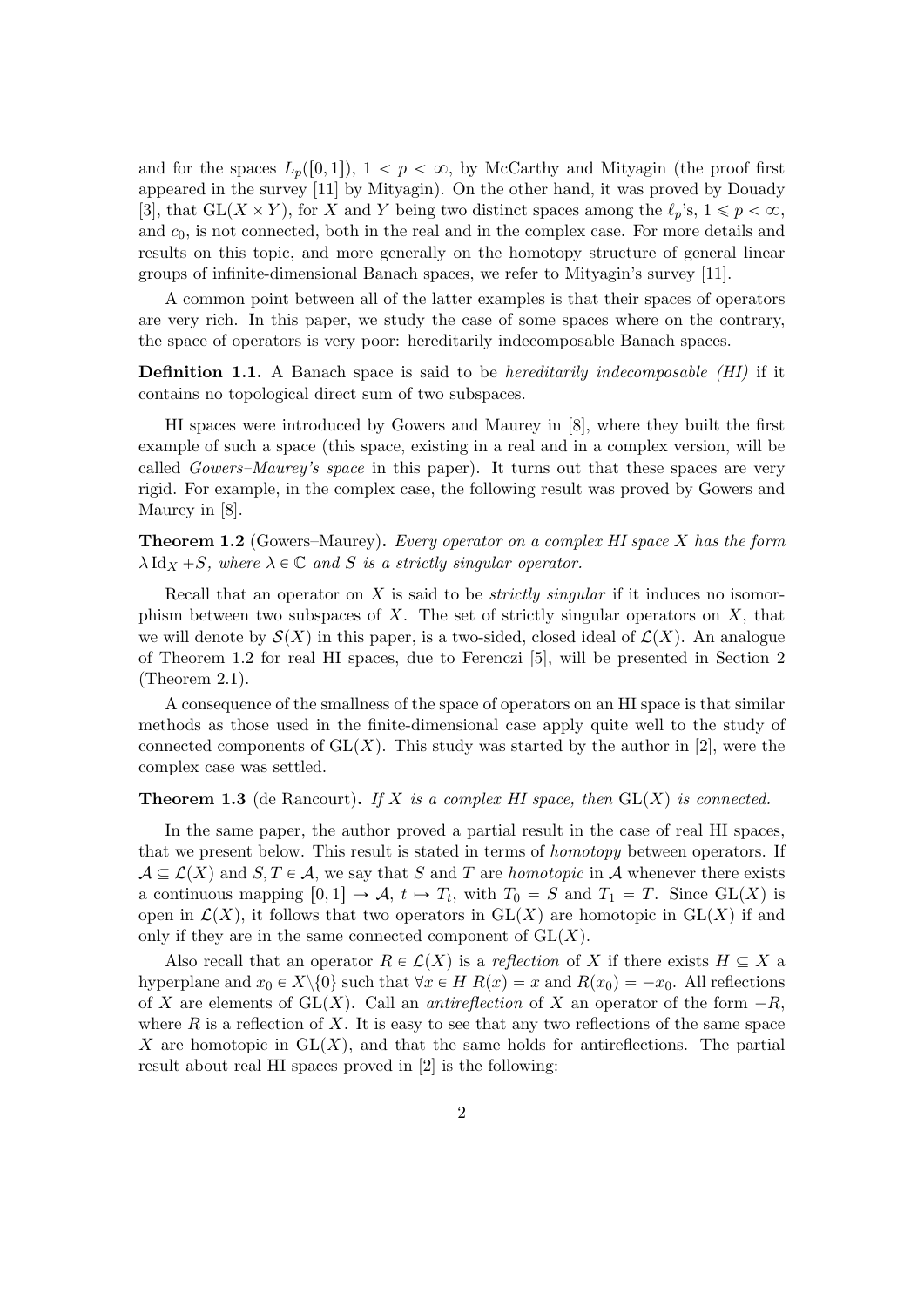**Theorem 1.4** (de Rancourt). Let X be a real HI space and let  $T \in GL(X)$ . Then T is homotopic, in  $GL(X)$ , either to  $Id_X$ , or to  $- Id_X$ , or to all reflections, or to all antireflections.

It immediately follows that  $GL(X)$  has at most four connected components. It is also remarked in [2] that this bound is attained in the case of the real Gowers–Maurey's space.

The goal of this paper is to give a complete description of the connected components of  $GL(X)$  when X is a real HI space. We will prove, in particular, that  $GL(X)$  necessarily has either 2 or 4 connected components, and that both can happen (see Theorem 2.5). It turns out that the structure of connected components of  $GL(X)$  is closely related to the existence of complex structures on  $X$  and on its hyperplanes, that has been widely studied by Ferenczi [6] and Ferenczi–Galego [7].

This paper is organized as follows. In Section 2, we review some properties of real HI spaces and of their complex structures, from papers [5, 6] by Ferenczi and [7] by Ferenczi– Galego. At the end of the section, we state our main result, Theorem 2.5. The next two sections are devoted to its proof. In Section 3, we prove that whenever  $X$  is a real HI space, the identity of X can never be homotopic to a reflection in  $GL(X)$  (Theorem 3.1). In the course of the proof, some tools playing a similar role as the determinant in finite dimension will be introduced. In Section 4, we will finish the proof of Theorem 2.5 and, using the tools introduced in Section 3, we will give a complete description of the connected components of  $GL(X)$  depending on the existence of complex structures on X and on its hyperplanes (see Theorems 4.4, 4.5 and 4.6). It will also be proved that there cannot simultaneously exist complex structures on a real HI space and on its hyperplanes (Theorem 4.2).

## 2 Real HI spaces and complex structures

Theorem 1.2 is not always true for real HI spaces. However, the folloing analogue was proved by Ferenczi in [5]:

**Theorem 2.1** (Ferenczi). Let X be a real HI space. Then the quotient algebra  $\mathcal{L}(X)/\mathcal{S}(X)$ is either isomorphic, as a unitary Banach algebra, to  $\mathbb{R}$ , to  $\mathbb{C}$ , or to the quaternion algebra H.

We will say that the space X has type  $\mathbb{R}$ , type  $\mathbb{C}$ , or type  $\mathbb{H}$  depending on the case; the real Gowers–Maurey's space, for example, has type R. In the rest of this paper, we will denote by  $\pi_X : \mathcal{L}(X) \to \mathcal{L}(X)/\mathcal{S}(X)$  the canonical quotient map, and for  $\lambda \in \mathbb{R}$ , we will abusively identify the element  $\pi_X(\lambda \mathrm{Id}_X)$  of  $\mathcal{L}(X)/\mathcal{S}(X)$  with the real number  $\lambda$ . Hence, R can be seen as a subalgebra of  $\mathcal{L}(X)/\mathcal{S}(X)$ . Of course, in the case of spaces of type C or H, we cannot identify the whole algebra  $\mathcal{L}(X)/\mathcal{S}(X)$  with C or H since this identification is in general not unique. Observe that if  $P \in \mathcal{L}(X)$  is a projection onto a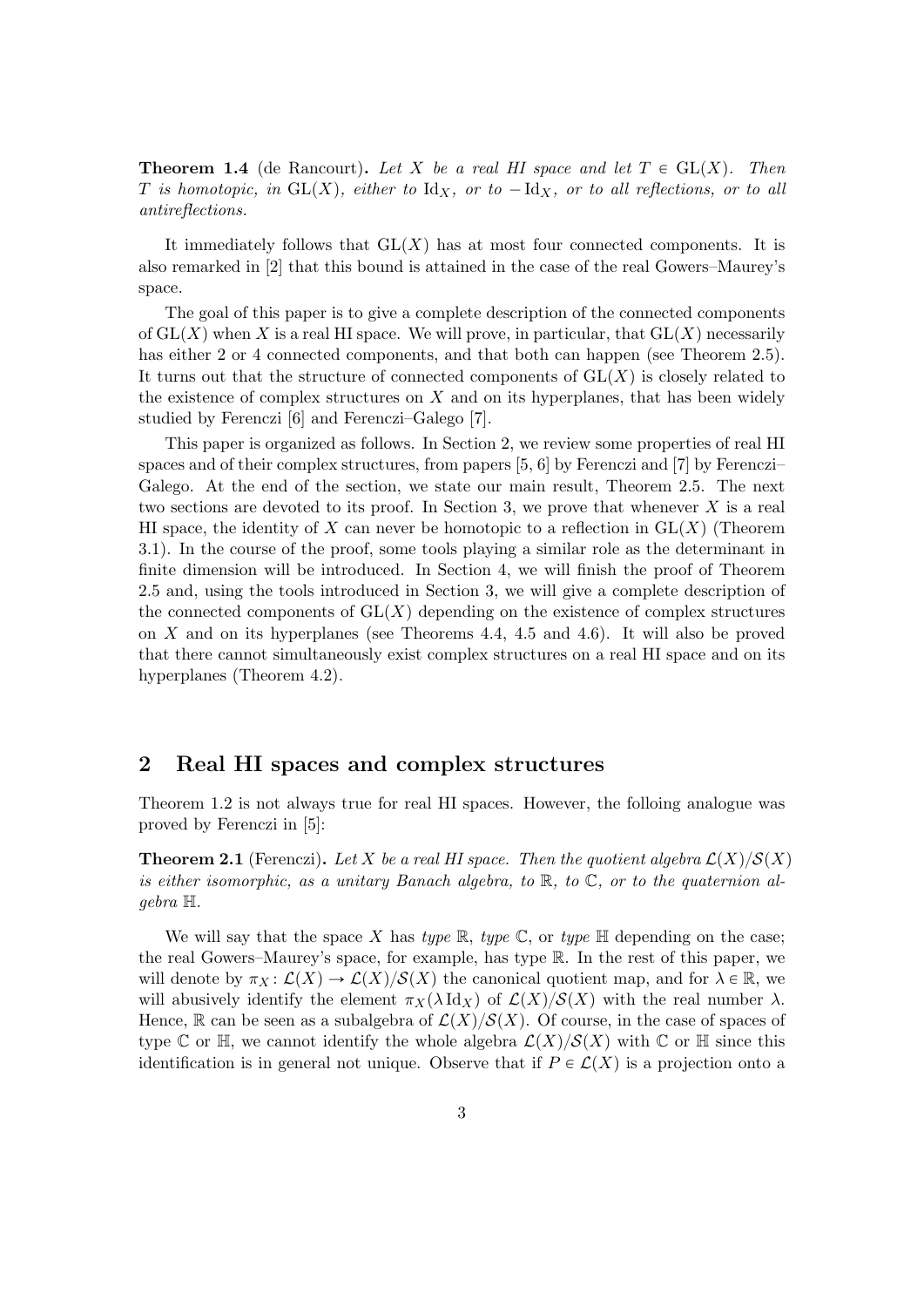finite-codimensional subspace Y, then the mapping  $\mathcal{L}(Y) \to \mathcal{L}(X), T \mapsto T \circ P$  induces an isomorphism from  $\mathcal{L}(Y)/\mathcal{S}(Y)$  onto  $\mathcal{L}(X)/\mathcal{S}(X)$ ; in particular, a real HI space and its finite-codimensional subspaces have the same type.

If  $(X, \|\cdot\|)$  is a real Banach space, we define a *complex structure* on X as a structure of complex vector space on X extending its structure of real vector space, together with a complex norm  $\|\cdot\|_{\mathbb{C}}$  which, when seen as a real norm, is equivalent to the original norm  $\|\cdot\|$ . Saying that a real Banach space X admits a complex structure is hence equivalent to say that  $X$  is isomorphic, as a real Banach space, to some complex Banach space; thus admitting a complex structure is an isomorphic property of real Banach spaces. We will identify two complex structures on  $X$  when the associated complex norms are equivalent. Hence, a complex structure on  $X$  is entirely determined by the action of the multiplication by i on the space X; this multiplication should be an operator  $I \in \mathcal{L}(X)$ such  $I^2 = -\text{Id}_X$ . Conversely, given such an operator I on a real Banach space X, we can define a complex structure on X by letting, for every  $x \in X$ ,  $ix := I(x)$  and  $||x||_{\mathbb{C}} := \sup_{a \in \mathbb{C}, |a|=1} ||ax||$ . Thus, in the rest of this paper, we will identify the set of complex structures on X with the set of  $I \in \mathcal{L}(X)$  such that  $I^2 = -\text{Id}_X$ .

If  $X$  is a real Banach space, then  $X$  admits a complex structure if and only if its 2-codimensional subspaces do so. Indeed, if  $X$  admits a complex structure  $I$ , then given any hyperplane  $H \subseteq X$ , it is easy to see that the subspace  $H \cap I(H)$  of X has codimension 2 and is *I*-invariant; conversely, if a subspace  $Y \subseteq X$  of codimension 2 admits a complex structure, then X is isomorphic to  $Y \oplus \mathbb{C}$ , so it admits a complex structure too. Thus, the problem of the existence of complex structures on finite-codimensional subspaces of X is settled once we know whether X and its hyperplanes admit complex structures. The following result of existence follows from results by Ferenczi and Galego [7].

**Theorem 2.2** (Ferenczi–Galego). Let X be a real Banach space and let  $u \in \mathcal{L}(X)/\mathcal{S}(X)$ be such that  $u^2 = -1$ . Then exactly one of the following conditions holds:

- 1. There exists  $U \in \mathcal{L}(X)$  with  $\pi_X(U) = u$  such that  $U^2 = -\text{Id}_X$ ;
- 2. There exists  $U \in \mathcal{L}(X)$  admitting an invariant hyperplane H, with  $\pi_X(U) = u$ , and such that  $(U \upharpoonright_H)^2 = - \text{Id}_H$ .

It follows that as soon as  $\mathcal{L}(X)/\mathcal{S}(X)$  contains a square root of  $-1$ , then there exist a complex structure, either on  $X$ , or on its hyperplanes. (Of course, nothing prevents both to happen at the same time, since a complex structure on  $X$  and a complex structure on its hyperplanes could come from distinct elements of  $\mathcal{L}(X)/\mathcal{S}(X)$ ; this is the case, for instance, for  $X = \ell_2$ .) In particular if X is a real HI space having type C or H, then either  $X$ , or its hyperplanes, admits a complex structure. Conversely, it is immediate that if either  $X$ , or its hyperplanes, admit a complex structure, then some element of  $\mathcal{L}(X)/\mathcal{S}(X)$  should have square  $-1$ . Thus, real HI spaces of type R, and in particular the real Gowers–Maurey's space, admit no complex structures, neither their hyperplanes do.

The following notions were introduced by Ferenczi and Galego in the same paper [7].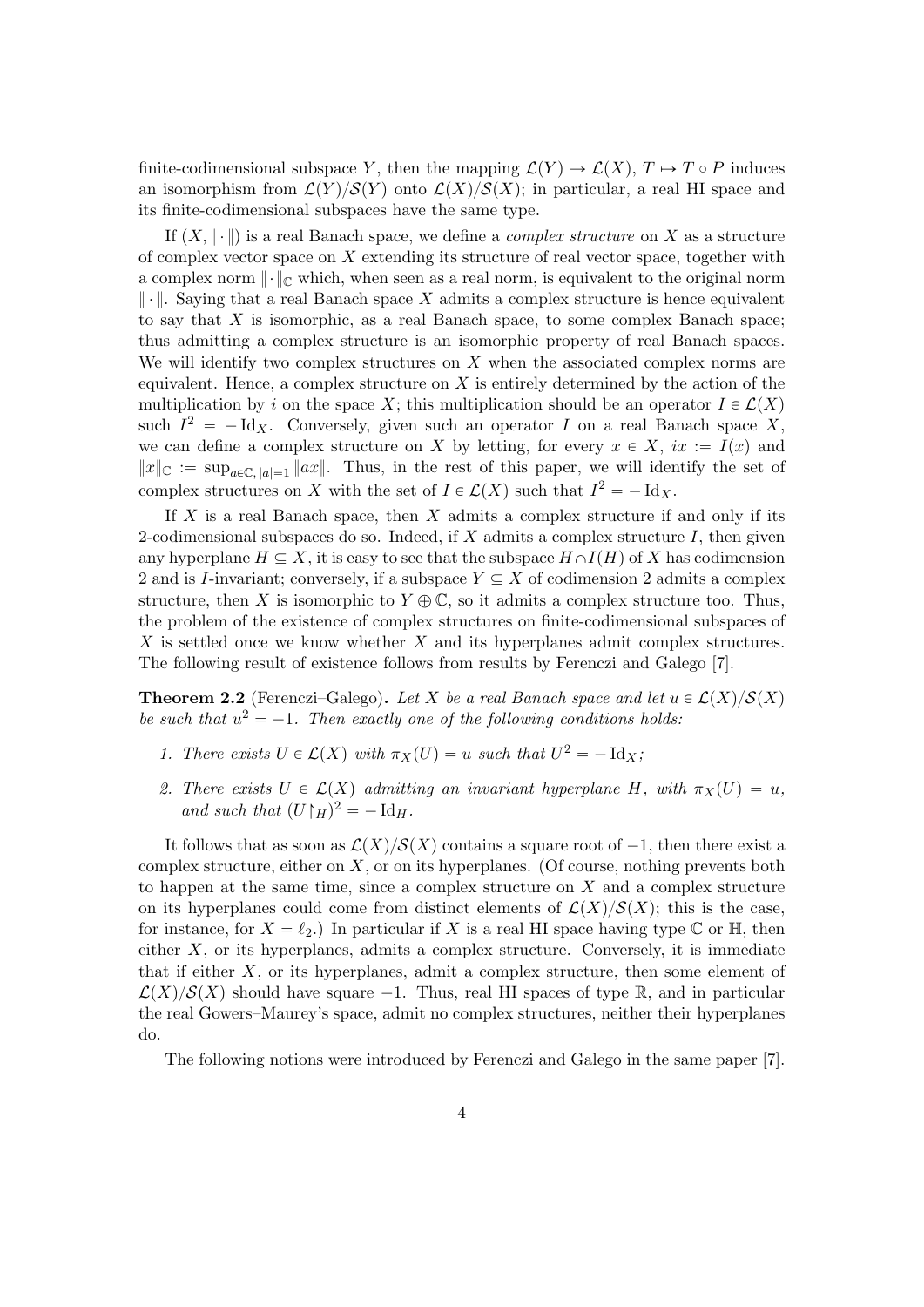#### Definition 2.3.

- 1. The real Banach space  $X$  is said to be *even* if it admits a complex structure, and its hyperplanes do not.
- 2. The real Banach space X is said to be *odd* if it does not admit a complex structure, and its hyperplanes do.

This terminology comes from the finite-dimensional case: spaces of even dimension are even, and spaces of odd dimension are odd. It follows from the previous remarks that every real HI space  $X$  satisfies exactly one of the four following properties:

- 1. *X* has type  $\mathbb{R}$ ;
- 2.  $X$  is even:
- 3.  $X$  is odd;
- 4. both X and its hyperplanes admit a complex structure.

We have examples in the three first cases. As already said, the real Gowers–Maurey's space has type R. In [6], Ferenczi built two examples of even real HI spaces,  $X(\mathbb{C})$  and  $X(\mathbb{H})$ , having respectively type  $\mathbb C$  and  $\mathbb H$ . Since hyperplanes of even spaces are obviously odd, and similarly, hyperplanes of odd spaces are even, it follows that hyperplanes of  $X(\mathbb{C})$  and of  $X(\mathbb{H})$  are odd HI spaces of respective types  $\mathbb{C}$  and  $\mathbb{H}$ . On the other hand, we will show in Section 4, as a byproduct of our work on general linear groups, that case 4. cannot possibly occur (see Theorem 4.2). This solves by the negative the following question by Ferenczi and Galego (still open in the general case) in the special case of HI spaces:

Question 2.4 (Ferenczi–Galego). Does there exist a real Banach space X which is not isomorphic to its hyperplanes, such that both  $X$  and its hyperplanes admit a complex structure?

We are now ready to state our main theorem, which will be proved in the next two sections.

**Theorem 2.5.** Let  $X$  be a real  $H1$  space. Then exactly one of the three following condition holds.

- 1. X has type  $\mathbb{R}$ , and  $GL(X)$  has exactly four connected components: one containing Id<sub>X</sub>, one containing  $-\text{Id}_X$ , one containing all reflections, and one containing all antireflections.
- 2. X is even, and  $GL(X)$  has exactly two connected components: one containing  $Id_X$ and  $-\text{Id}_X$ , and one containing all reflections and all antireflections.
- 3. X is odd, and  $GL(X)$  has exactly two connected components: one containing  $Id_X$ and all antireflections, and one containing  $-\text{Id}_X$  and all reflections.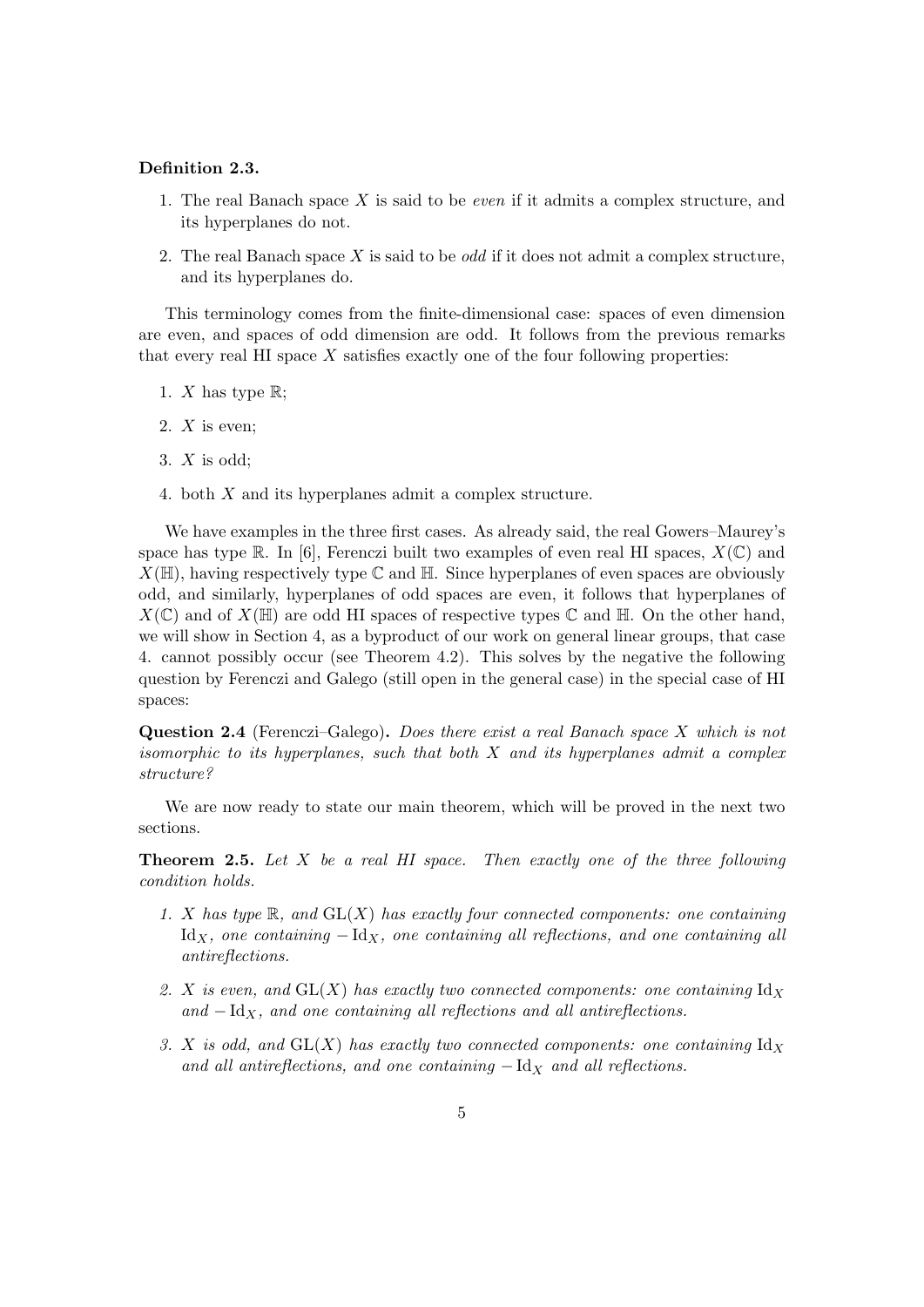In each of the latter cases, a characterization of operators belonging to each connected component will be given in Section 4, see Theorems 4.4, 4.5 and 4.6.

## 3 Reflections on real HI spaces

In this section, we prove the following theorem.

**Theorem 3.1.** Let X be a real HI space. Then  $\mathrm{Id}_X$  cannot be homotopic to a reflection in  $GL(X)$ .

In the proof of this theorem, we will need to use spectral theory, and hence to pass to the *complexification* of the real space X. This complexification, denoted by  $X^{\mathbb{C}}$ , is defined as the set of formal sums  $x + iy$  for  $x, y \in X$ , endowed with the complex vector space structure defined by  $(a + ib)(x + iy) := (ax - by) + i(ay + bx)$  for  $a, b \in \mathbb{R}$ , and with the complex norm defined by  $||x + iy|| := \sup_{\theta \in \mathbb{R}} ||\cos \theta \cdot x + \sin \theta \cdot y||$ ; this makes it a complex Banach space. Given  $T \in \mathcal{L}(X)$ , we can define its *complexification*  $T^{\mathbb{C}} \in \mathcal{L}(X^{\mathbb{C}})$  by  $T^{\mathbb{C}}(x+iy) := T(x) + iT(y)$ . When talking about the spectrum of the operator T, we will actually abusively talk about the spectrum of the operator  $T^{\mathbb{C}}$ ; the same convention will be adopted for all spectrum-related notions such as eigenvalues, multiplicities, etc. The spectrum of the operator T will be denoted by  $\sigma(T)$ . It is easy to see that the spectrum of an operator  $T$  on a real Banach space is always conjugationinvariant, and that if  $\lambda$  is an eigenvalue of T, then so is  $\overline{\lambda}$ , with the same multiplicity. It is also straightforward that the complexification of a Fredholm operator is itself Fredholm, with the same index.

**Lemma 3.2.** Let X be a real HI space, and let  $T \in \mathcal{L}(X)$ . Let  $\lambda \in \sigma(T) \cap \mathbb{R}$  be such that  $\pi_X(T) \neq \lambda$ . Then  $\lambda$  is an isolated eigenvalue of T with finite multiplicity.

*Proof.* Recall that the *essential spectrum* of T is the set of all  $\mu \in \mathbb{C}$  such that  $T^{\mathbb{C}} - \mu \boxtimes_{\mathcal{X}} T$ is not semi-Fredholm. It is well known that every operator on an HI space is either strictly singular, or Fredholm with index 0 (see for example [2], Theorem 3.4). It follows that  $\lambda$ does not belong to the essential spectrum of T.

It was proved by Gowers and Maurey [8] that the spectrum of an operator on a real HI space is countable. It follows from [9], Theorem 5.33, that every non-essential spectral value of  $T$  is an isolated eigenvalue with finite multiplicity. This is, in particular, the case for  $\lambda$ .

 $\Box$ 

For I an open interval of R, denote by  $NS<sup>I</sup>(X)$  the set of all  $T \in \mathcal{L}(X)$  satisfying the two following conditions:

- 1.  $\pi_X(T) \notin I$ ;
- 2.  $\sigma(T) \cap \partial I = \varnothing$ .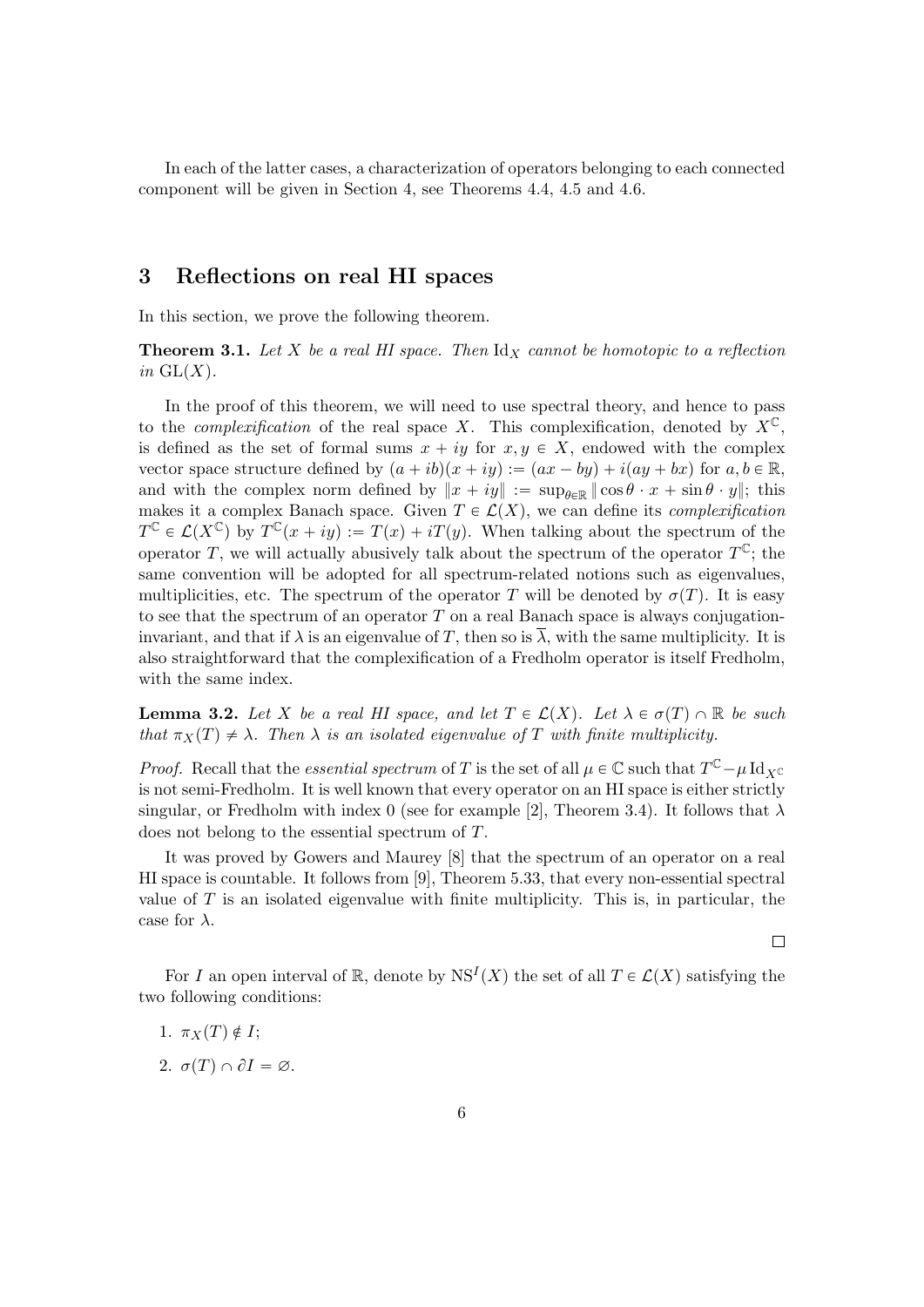(Here,  $\partial I$  denotes the boundary of I in R.) The notation NS stands for non-singular. By Lemma 3.2, for  $T \in \text{NS}^I(X)$ ,  $\sigma(T) \cap I$  is made of finitely many isolated eigenvalues with finite multiplicities. We will denote by  $p<sup>I</sup>(T)$  the parity of the sum of the multiplicities of eigenvalues of  $T$  that are contained in  $I$ . Here, by a *parity*, we will mean an element of  $\mathbb{Z}/2\mathbb{Z}$ .

The next lemma, along with Lemma 3.5, is reminiscent of the proof of Proposition 8 in [7].

**Lemma 3.3.** Let X be a real HI space and I be an open interval of  $\mathbb{R}$ . Then the mapping  $p^I \colon \operatorname{NS}^I(X) \to \mathbb{Z}/2\mathbb{Z}$  is locally constant.

To prove Lemma 3.3, we will need the following result of continuity of the spectrum. For a proof, see [9], Chapter Four, Subsection 3.5.

**Proposition 3.4.** Suppose  $T: Y \to Y$  is an operator on a complex space, and  $\Gamma$  is a rectifiable, simple closed curve in  $\mathbb C$  such that  $\Gamma \cap \sigma(T) = \emptyset$ . Denote by V the bounded connected component of  $\mathbb{C}\backslash\Gamma$ , and suppose that  $\sigma(T)\cap V$  consists in finitely many eigenvalues of T with finite multiplicity. Then for every  $S \in \mathcal{L}(Y)$  close enough to  $T, \sigma(S) \cap V$ consists in finitely many eigenvalues of S and the sum of their multiplicities is equal to the sum of the multiplicities of the eigenvalues of  $T$  in  $V$ .

*Proof of Lemma 3.3.* Fix  $T \in \text{NS}^I(X)$ . Consider  $\Gamma$  a conjugation-invariant, rectifiable, simple closed curve in  $\mathbb C$ , not intersecting  $\sigma(T)$ , such that, denoting by V the bounded connected component of  $\mathbb{C}\backslash\Gamma$ , we have  $V \cap \sigma(T) = I \cap \sigma(T)$ , and  $I \cap (-\|T^{\mathbb{C}}\| - 1, \|T^{\mathbb{C}}\| +$  $1 \subseteq V$ . This last condition implies that for  $S \in \text{NS}^I(X)$  close enough to T, we have  $\sigma(S) \cap I \subseteq V$ .

Denote by n the sum of the multiplicities of the eigenvalues of  $T$  that are in  $I$ . By Proposition 3.4, for  $S \in \text{NS}^I(X)$  close enough to T, the sum of the multiplicities of the eigenvalues of S that are in V is equal to n. By invariance of the spectrum of S under conjugation, the sum of the multiplicities of the eigenvalues of S that are in  $V\setminus I$  is even. Thus, for such an  $S$ , the sum of the multiplicities of the eigenvalues of  $S$  that are in  $I$ has the same parity as  $n$ , as wanted.

 $\Box$ 

**Lemma 3.5.** Let X be a real HI space having type  $\mathbb C$  or  $\mathbb H$ . Then  $p^{\mathbb R}$ :  $\text{NS}^{\mathbb R}(X) \to \mathbb Z/2\mathbb Z$ is constant.

*Proof.* Let  $S, T \in \text{NS}^{\mathbb{R}}(X)$ ; we show that  $p^{\mathbb{R}}(S) = p^{\mathbb{R}}(T)$ . We first claim that one of the segments  $[S, T]$  and  $[S, -T]$  is contained in NS<sup>R</sup> $(X)$ . If not, then both of their direct images under  $\pi_X$ , that are respectively the segments  $[\pi_X(S), \pi_X(T)]$  and  $[\pi_X(S), -\pi_X(T)]$ , intersect R, so there exist  $\lambda, \mu \in (0, 1)$  such that both  $u := \lambda \pi_X(S) + (1 - \lambda)\pi_X(T)$  and  $v := \mu \pi_X(S) - (1 - \mu)\pi_X(T)$  are elements of R. Hence,  $\frac{(1-\mu)u + (1-\lambda)v}{(1-\mu)\lambda+(1-\lambda)\mu} = \pi_X(S) \in \mathbb{R}$ , contradicting the assumption that  $S \in \text{NS}^{\mathbb{R}}(X)$ .

Since  $p^{\mathbb{R}}(T) = p^{\mathbb{R}}(-T)$ , we can assume, without loss of generality, that the segment  $[S, T]$  is contained in  $NS^{\mathbb{R}}(X)$ ; hence, the mapping  $p^{\mathbb{R}}$  is defined on this whole segment.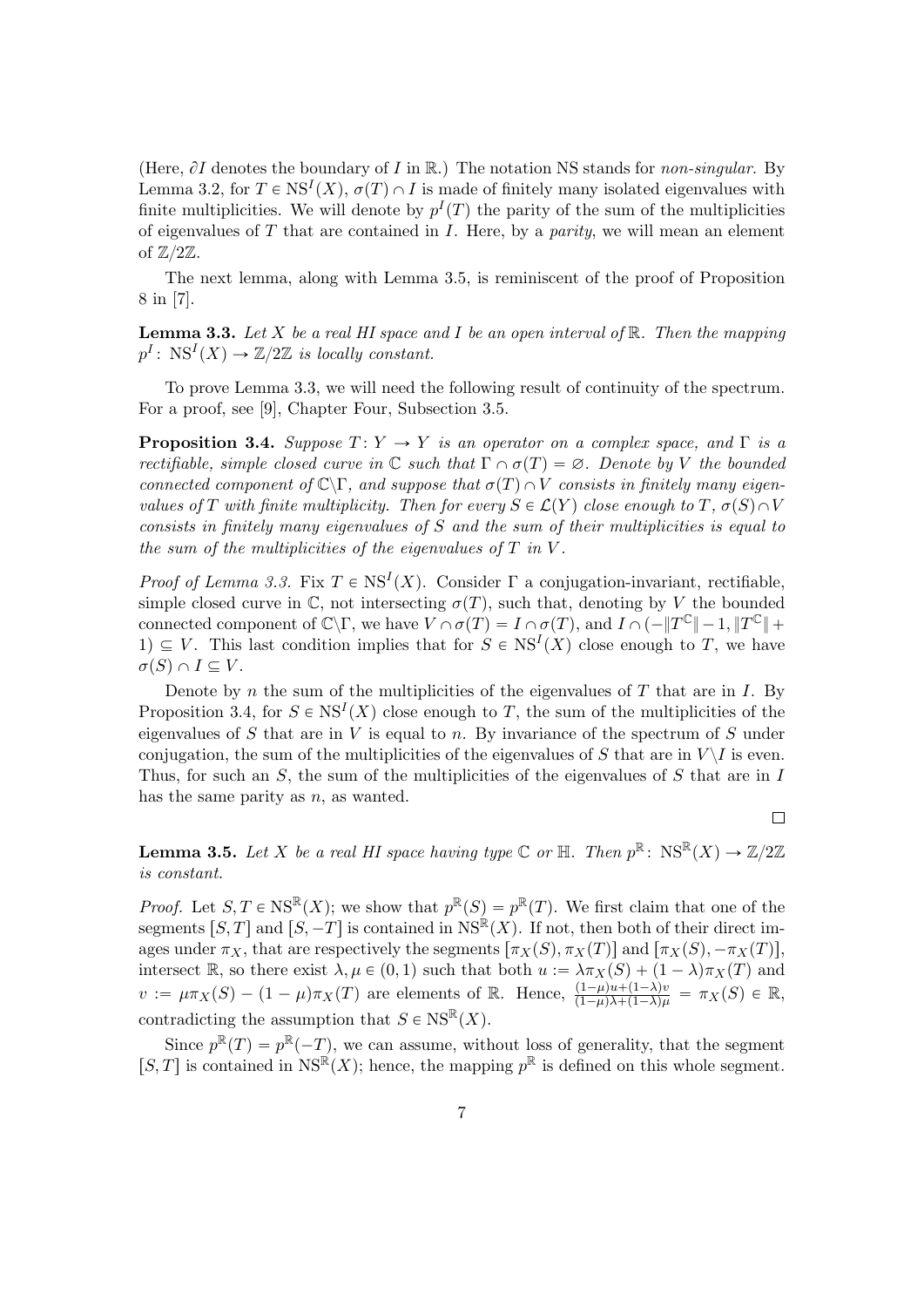Since it is locally constant, and since locally constant mappings on connected sets are constant, we deduce that  $p^{\mathbb{R}}(S) = p^{\mathbb{R}}(T)$ .  $\Box$ 

As a consequence, if X is a real HI space having type  $\mathbb C$  or  $\mathbb H$ , we can define  $\text{Par}(X) \in$  $\mathbb{Z}/2\mathbb{Z}$  as the unique value taken by  $p^{\mathbb{R}}$  on  $\text{NS}^{\mathbb{R}}(X)$  (observe that in the case of a space of type R, this definition would make no sense since in this case,  $\text{NS}^{\mathbb{R}}(X)$  is empty).  $\text{Par}(X)$ will be called the *parity* of X. As it will turn out (see Proposition 4.3 below), this notion of parity coincindes with the one defined by Ferenczi and Galego in [7] (Definition 2.3).

Observe that, for X a real HI space of type  $\mathbb C$  or  $\mathbb H$ ,  $\text{NS}^{(-\infty,0)}(X)$  and  $\text{NS}^{(0,+\infty)}(X)$ form an open cover of  $GL(X)$ . Their intersection is precisely  $NS^R(X) \cap GL(X)$ , and for every  $T \in \text{NS}^{\mathbb{R}}(X) \cap \text{GL}(X)$ , we have  $p^{(-\infty,0)}(T) + p^{(0,+\infty)}(T) = p^{\mathbb{R}}(T) = \text{Par}(X)$ . So the following conditions correctly define a mapping Par:  $GL(X) \to \mathbb{Z}/2\mathbb{Z}$ :

- $Par(T) := p^{(-\infty,0)}(T)$  for  $T \in NS^{(-\infty,0)}(X);$
- $Par(T) := Par(X) p^{(0, +\infty)}(T)$  for  $T \in NS^{(0, +\infty)}(X)$ .

 $Par(T)$  will be called the *parity* of the operator T.

**Lemma 3.6.** Let X be a real HI space having type  $\mathbb{C}$  or  $\mathbb{H}$ . Then Par:  $GL(X) \to \mathbb{Z}/2\mathbb{Z}$ is locally constant.

Proof. It is enough to show that it is locally constant on the two elements of the open cover  $\{NS^{(-\infty,0)}(X), NS^{(0,+\infty)}(X)\}\$  of  $GL(X)$ . This directly follows from the definition of  $Par(T)$  on each of these open sets and from Lemma 3.3.  $\Box$ 

*Proof of Theorem 3.1.* If the space X has type  $\mathbb C$  or  $\mathbb H$ , the result directly follows from Lemma 3.6, and for the fact that  $Par(\mathrm{Id}_X) = 0$  and  $Par(R) = 1$  for every reflection R of X.

The case of spaces of type  $\mathbb R$  has already been treated in [2], but we reproduce the proof here for completeness of this paper. If X has type  $\mathbb{R}$ , then  $\pi_X \upharpoonright_{\text{GL}(X)}$  takes values in  $\mathbb{R}\setminus\{0\}$ . This implies that the image by  $\pi_X$  of the connected component C of the identity in GL(X) is entirely contained in  $(0, +\infty)$ ; in other words,  $C \subseteq NS^{(-\infty,0)}(X)$ . Hence, by Lemma 3.3,  $p^{(-\infty,0)}$  is constant on C; and its value is necessarily  $p^{(-\infty,0)}(\text{Id}_X) = 0$ . Knowing that for a reflection R, we have  $p^{(-\infty,0)}(R) = 1$ , this shows that no reflection belongs to C.

 $\Box$ 

## 4 A complete description of the connected components of  $GL(X)$

In this section, using tools developped in Section 3, we provide a complete description of the connected components of  $GL(X)$ , for X a real HI space. Our results will, in particular, imply Theorem 2.5. We start with some preliminary results.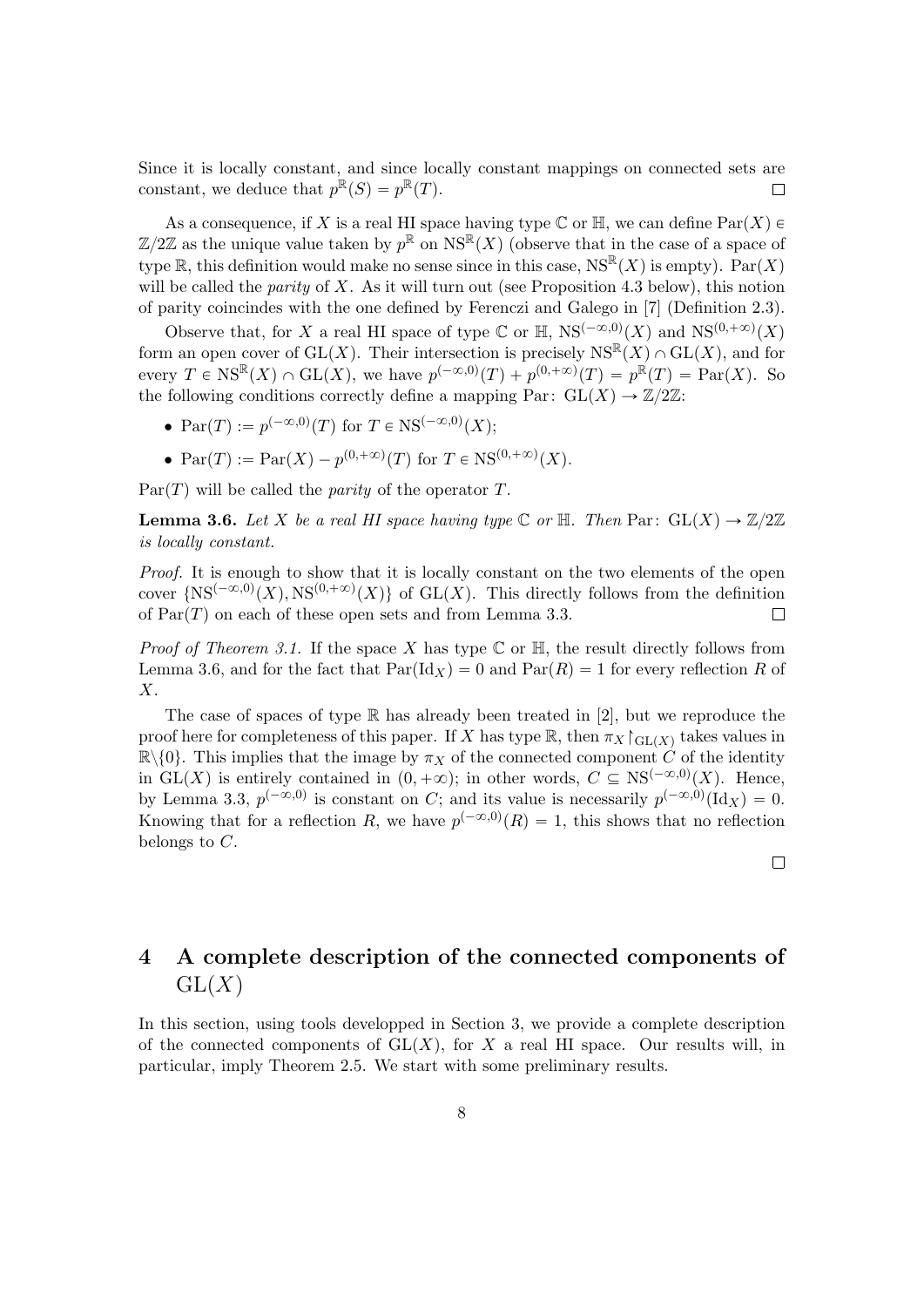**Lemma 4.1.** Let  $X$  be a real Banach space.

- 1. If X admits a complex structure, then  $\mathrm{Id}_X$  and  $-\mathrm{Id}_X$  are homotopic in  $GL(X)$ .
- 2. If hyperplanes of X admits a complex structure, then  $\mathrm{Id}_X$  is homotopic to antireflections in  $GL(X)$ .
- *Proof.* 1. Fix a complex structure on X. Then  $[0, 1] \rightarrow GL(X)$ ,  $t \mapsto e^{i\pi t} \mathrm{Id}_X$  is a homotopy between  $\mathrm{Id}_X$  and  $-\mathrm{Id}_X$  in  $\mathrm{GL}(X)$ .
	- 2. Fix H a hyperplane of X and  $x_0 \notin H$ . Fix a complex structure on H. For  $t \in [0, 1],$  define  $T_t \in \mathcal{L}(X)$  by  $T_t(x_0) := x_0$ , and  $T_t(h) := e^{i\pi t}h$  for  $h \in H$ . Then  $[0, 1] \to GL(X), t \mapsto T_t$  is a homotopy between  $T_0 = \text{Id}_X$  and  $T_1$  an antireflection.  $\Box$

**Theorem 4.2.** Let X be a real HI space. Then either X is has type  $\mathbb{R}$ , or X is even, or X is odd, and these three cases are mutually exclusive.

Proof. We have already seen in Section 2 that the three cases are mutually exclusive, and that the only other possible case is that both  $X$  and its hyperplanes admit complex structures. We show that this last case cannot happen. Suppose it does. Then by Lemma 4.1, Id<sub>X</sub> is both homotopic, in  $GL(X)$ , to  $- Id_X$  and to antireflections. This implies that  $\text{Id}_X$  is homotopic to reflections, contradicting Theorem 3.1.  $\Box$ 

**Proposition 4.3.** Let X be a real HI space having type  $\mathbb C$  or  $\mathbb H$ . Then X is even iff  $\text{Par}(X) = 0$ , and is odd iff  $\text{Par}(X) = 1$ .

*Proof.* If X is even, then  $\mathrm{Id}_X$  and  $-\mathrm{Id}_X$  are homotopic in  $\mathrm{GL}(X)$  by Lemma 4.1. By Lemma 3.6, it follows that  $Par(\mathrm{Id}_X) = Par(-\mathrm{Id}_X)$ . We know that  $Par(\mathrm{Id}_X) =$  $p^{(-\infty,0)}(\mathrm{Id}_X) = 0$ , and that  $\mathrm{Par}(-\mathrm{Id}_X) = \mathrm{Par}(X) - p^{(0,+\infty)}(-\mathrm{Id}_X) = \mathrm{Par}(X)$ , so it follows that  $\text{Par}(X) = 0$ .

A similar argument shows that if X is odd, then  $Par(X) = 1$ . Since by Theorem 4.2, every real HI space of type  $\mathbb C$  or  $\mathbb H$  is either even, or odd, we deduce that the two implications we just proved are actually equivalences.

 $\Box$ 

We now describe the structure of the connected components of  $GL(X)$ , for X a real HI space, in the three cases defined by Theorem 4.2, in the three theorems below. Their combination, along with Theorem 4.2, implies Theorem 2.5.

**Theorem 4.4.** Let X be a real HI space having type  $\mathbb{R}$ . Then  $GL(X)$  has exactly four connected components, listed below:

- $\mathrm{GL}_{0}^{+}(X) := \{ T \in \mathrm{GL}(X) \mid \pi_{X}(T) > 0 \text{ and } p^{(-\infty,0)}(T) = 0 \},\text{ containing } \mathrm{Id}_{X};$
- $\operatorname{GL}_1^+(X) := \{T \in \operatorname{GL}(X) \mid \pi_X(T) > 0 \text{ and } p^{(-\infty,0)}(T) = 1\},$  containing all reflections;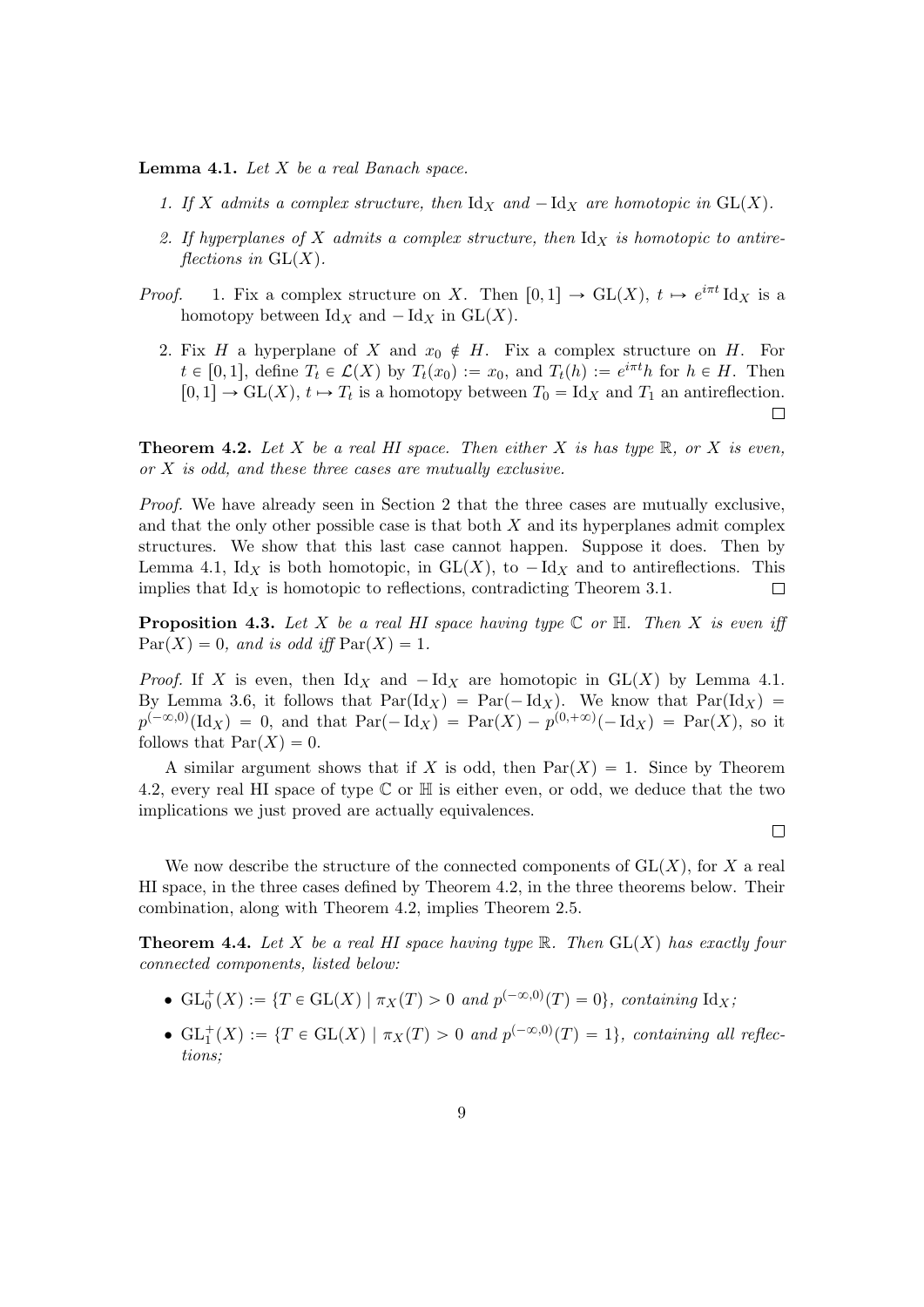- $GL_0^-(X) := \{T \in GL(X) \mid \pi_X(T) < 0 \text{ and } p^{(0,+\infty)}(T) = 0\}$  containing  $-\text{Id}_X$ ;
- $GL_1^-(X) := \{T \in GL(X) \mid \pi_X(T) < 0 \text{ and } p^{(0,+\infty)}(T) = 1\}$ , containing all antireflections.

*Proof.* The fact that  $\operatorname{GL}_0^+(X)$ ,  $\operatorname{GL}_0^-(X)$ ,  $\operatorname{GL}_1^+(X)$ , and  $\operatorname{GL}_1^-(X)$  contain respectively Id<sub>X</sub>, all reflections,  $-\text{Id}_X$ , and all antireflections, comes directly from the definitions. In particular, these four sets are nonempty. Now observe that every connected component of  $GL(X)$  is entirely contained in one of these four sets. Indeed, if C is such a connected component, then the continuity of  $\pi_X$  shows that C is either entirely contained in  $\mathrm{GL}^+_0(X)\cup\mathrm{GL}^+_1(X)$ , or in  $\mathrm{GL}^-_0(X)\cup\mathrm{GL}^-_1(X)$ ; and if, for instance, we are in the first case, then the local constancy of  $p^{(-\infty,0)}$  that C is either contained in  $\mathrm{GL}_0^+(X)$ , or in  $\operatorname{GL}_1^+(X)$ . Since, by Theorem 1.4,  $\operatorname{GL}(X)$  has at most four connected components, it follows that the sets  $\operatorname{GL}_0^+(X)$ ,  $\operatorname{GL}_0^-(X)$ ,  $\operatorname{GL}_1^+(X)$ , and  $\operatorname{GL}_1^-(X)$  are exactly the connected components of  $GL(X)$ .  $\Box$ 

**Theorem 4.5.** Let X be an even real HI space. Then  $GL(X)$  has exactly two connected components, listed below:

- $GL_0(X) := \{T \in GL(X) \mid \text{Par}(T) = 0\}$ , containing Id<sub>X</sub> and  $-\text{Id}_X$ ;
- $GL_1(X) := \{T \in GL(X) \mid Par(T) = 1\}$ , containing all reflections and all antireflections.

*Proof.* The facts that  $GL_0(X)$  contains  $Id_X$  and  $-Id_X$ , and that  $GL_1(X)$  contains all reflections and all antireflections, are direct consequences of the definition of these sets and of Proposition 4.3. The local constancy of Par on  $GL(X)$  (see Lemma 3.6) shows that every connected component of  $GL(X)$  is entirely contained in one of these two sets. The combination of Lemma 4.1 and Theorem 1.4 shows that  $GL(X)$  has at most two connected components. Those are necessarily  $GL_0(X)$  and  $GL_1(X)$ .  $\Box$ 

**Theorem 4.6.** Let X be an odd real HI space. Then  $GL(X)$  has exactly two connected components, listed below:

- $GL_0(X) := \{T \in GL(X) \mid Par(T) = 0\}$ , containing Id<sub>X</sub> and all antireflections;
- $GL_1(X) := \{T \in GL(X) \mid Par(T) = 1\}$ , containing  $-\text{Id}_X$  and all reflections.

Proof. The proof is similar to this of Theorem 4.5.

The two last results show that the parity of an operator plays a similar role as the sign of its determinant in finite-dimension. More precisely, if  $X$  is a finite-dimensional normed space, then the mappings  $p<sup>I</sup>$ , for I an interval of R, can be defined on the whole  $\mathcal{L}(X)$ , and Par $(X)$  and Par $(T)$  for  $T \in GL(X)$  can thus be correctly defined. We have that for all  $T \in GL(X)$ ,  $e^{i\pi \operatorname{Par}(T)}$  is exactly the sign of the determinant of T. Moreover, Proposition 4.3 and Theorems 4.5 and 4.6 are still valid in this case, replacing even and odd by even-dimensional and odd-dimensional, respectively.

 $\Box$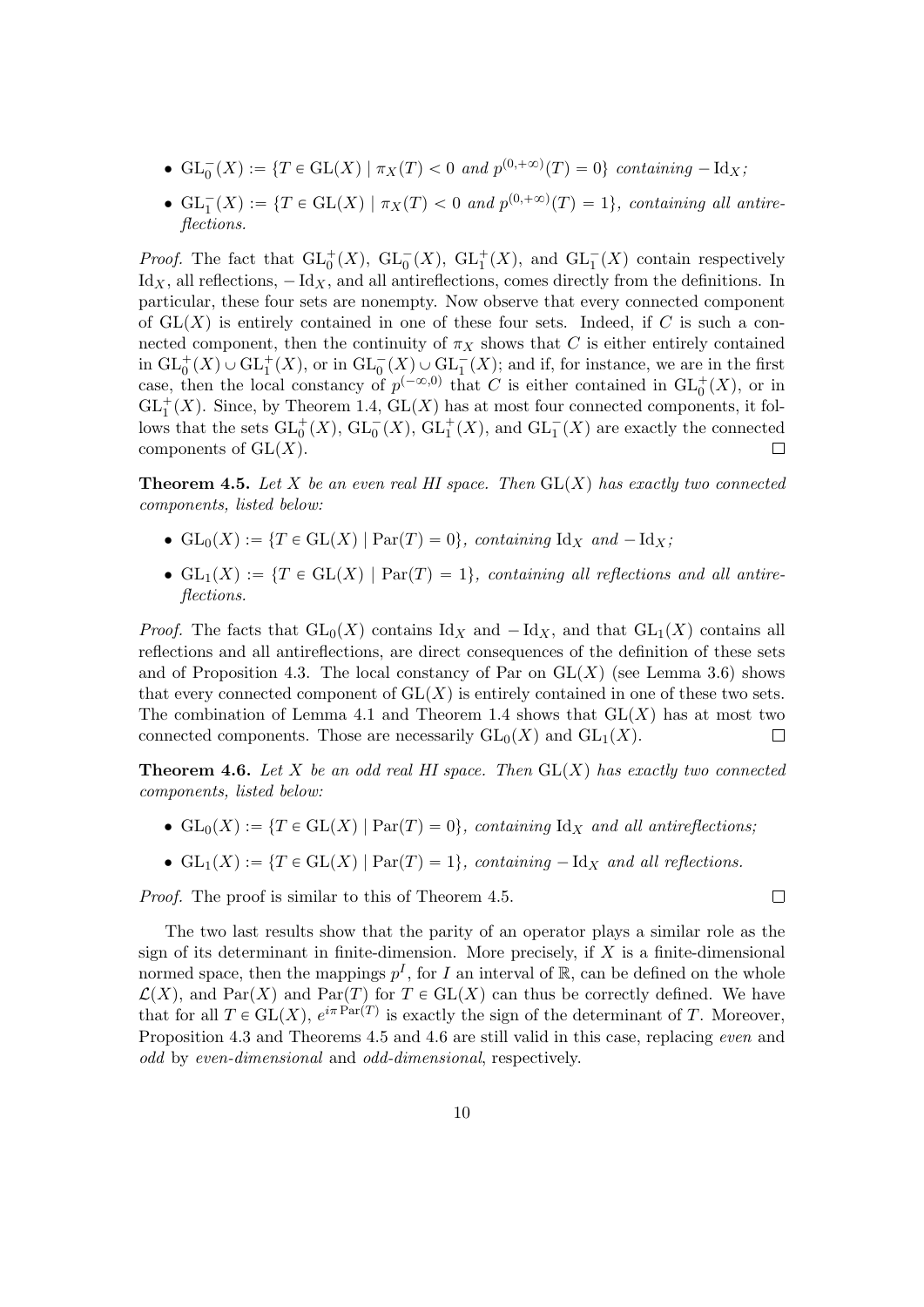Some results of this paper have been independently proved by Maurey [10], in particular Theorems 3.1 and 4.2. In this text, he also proves some results about the existence of quaternionic structures on a real HI space and on its finite-codimensional subspaces, using quite different methods.

Acknowledgments. The author would like to thank Bernard Maurey for very interesting questions and discussions on this topic; research that led to this paper was initiated by one of his questions. The author would also like to thank Valentin Ferenczi for advice on this topic, and the anonymous referee for useful comments and corrections.

## References

- [1] D. Arlt. Zusammenziehbarkeit der allgemeinen linearen Gruppe des Raumes  $c_0$  der Nullfolgen. Invent. Math., 1:36–44, 1966.
- [2] N. de Rancourt. Spectral-free methods in the theory of hereditarily indecomposable Banach spaces. Bull. Belgian Math. Soc. Simon Stevin, To appear.
- $[3]$  A. Douady. Un espace de Banach dont le groupe linéaire n'est pas connexe. *Indag.* Math., 68:787–789, 1965.
- [4] I. Edelstein, B. S. Mitjagin, and E. Semenov. The linear groups of  $L_1$  and C are contractible. Bull. Acad. Polon. Sci., Sér. Sci. Math., 18:27-33, 1970.
- [5] V. Ferenczi. Operators on subspaces of hereditarily indecomposable Banach spaces. Bull. London Math. Soc., 29:338–344, 1997.
- [6] V. Ferenczi. Uniqueness of complex structure and real hereditarily indecomposable Banach spaces. Adv. Math., 213:462–488, 2007.
- [7] V. Ferenczi and E. M. Galego. Even infinite-dimensional real Banach spaces. J. Funct. Anal., 253:534–549, 2007.
- [8] W. T. Gowers and B. Maurey. The unconditional basic sequence problem. J. Amer. Math. Soc., 6:851–874, 1993.
- [9] T. Kato. Perturbation theory for linear operators, volume 132 of Classics in mathematics. Springer, Berlin, Heidelberg, 1980.
- [10] B. Maurey. Théorie spectrale et opérateurs sur un espace HI réel, 2020. Notes available on the author's webpage: https://webusers.imj-prg.fr/~bernard. maurey/articles/Reflexions.pdf.